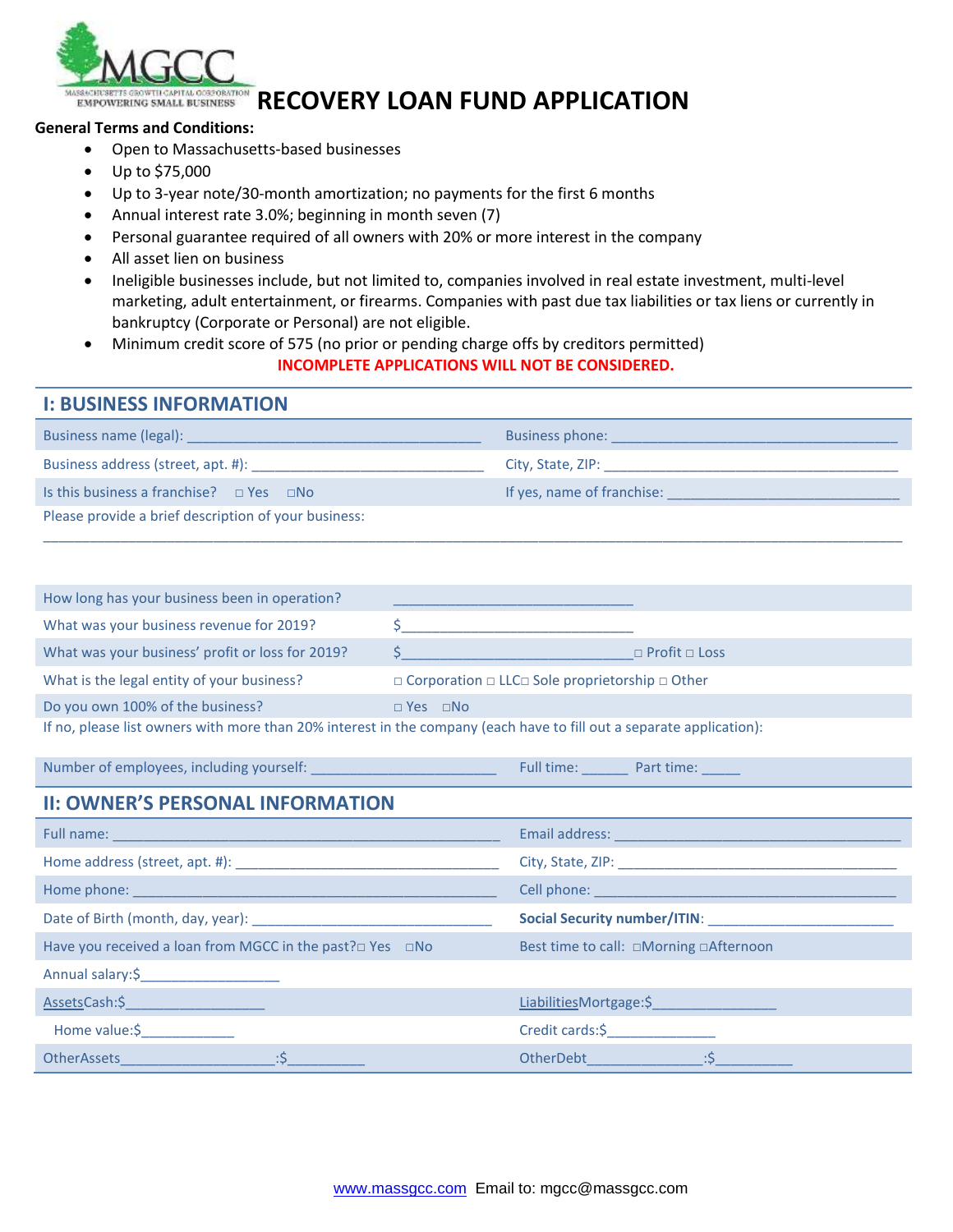## **III: LOAN REQUEST**

Amount Requested: \$\_

Use of Funds/How company has been impaired by COVID-19:

### **V: MONTHLY EXPENSES**

| <b>MGCC- Small Business Recovery Loan Fund</b> |  |    |  |  |  |
|------------------------------------------------|--|----|--|--|--|
|                                                |  |    |  |  |  |
| Company:                                       |  |    |  |  |  |
|                                                |  |    |  |  |  |
| <b>Monthly Operating Expenses</b>              |  |    |  |  |  |
|                                                |  |    |  |  |  |
| Payroll                                        |  |    |  |  |  |
| Payroll Taxes                                  |  |    |  |  |  |
| Insurances                                     |  |    |  |  |  |
| Rent                                           |  |    |  |  |  |
| Utilities                                      |  |    |  |  |  |
| Supplies                                       |  |    |  |  |  |
|                                                |  |    |  |  |  |
| Other                                          |  |    |  |  |  |
|                                                |  |    |  |  |  |
|                                                |  |    |  |  |  |
|                                                |  |    |  |  |  |
|                                                |  |    |  |  |  |
|                                                |  |    |  |  |  |
|                                                |  |    |  |  |  |
|                                                |  |    |  |  |  |
| Total                                          |  | \$ |  |  |  |

\_\_\_\_\_\_\_\_\_\_\_\_\_\_\_\_\_\_\_\_\_\_\_\_\_\_\_\_\_\_\_\_\_\_\_\_\_\_\_\_\_\_\_\_\_\_\_\_\_\_\_\_\_\_\_\_\_\_\_\_\_\_\_\_\_\_\_\_\_\_\_\_\_\_\_\_\_\_\_\_\_\_\_\_\_\_\_\_\_\_\_\_\_\_\_\_\_\_\_\_\_\_\_\_\_\_\_\_\_\_\_ \_\_\_\_\_\_\_\_\_\_\_\_\_\_\_\_\_\_\_\_\_\_\_\_\_\_\_\_\_\_\_\_\_\_\_\_\_\_\_\_\_\_\_\_\_\_\_\_\_\_\_\_\_\_\_\_\_\_\_\_\_\_\_\_\_\_\_\_\_\_\_\_\_\_\_\_\_\_\_\_\_\_\_\_\_\_\_\_\_\_\_\_\_\_\_\_\_\_\_\_\_\_\_\_\_\_\_\_\_\_\_ \_\_\_\_\_\_\_\_\_\_\_\_\_\_\_\_\_\_\_\_\_\_\_\_\_\_\_\_\_\_\_\_\_\_\_\_\_\_\_\_\_\_\_\_\_\_\_\_\_\_\_\_\_\_\_\_\_\_\_\_\_\_\_\_\_\_\_\_\_\_\_\_\_\_\_\_\_\_\_\_\_\_\_\_\_\_\_\_\_\_\_\_\_\_\_\_\_\_\_\_\_\_\_\_\_\_\_\_\_\_\_

#### **Other Information Required as Attachments:**

- tax return
- 2018 business and personal Interim 2019 internally prepared financials
- 2020 Interims through 2/29/2020
- Copy of front and back of Massachusetts driver's license or government-issued ID

#### **VI: APPLICATION QUESTIONS**

| Have you ever declared personal or business bankruptcy?                      | $\Box$ Yes $\Box$ No |
|------------------------------------------------------------------------------|----------------------|
| If yes, was your bankruptcy discharged or dismissed more than 12 months ago? | $\Box$ Yes $\Box$ No |
| Have you ever been arrested or convicted of a crime?                         | $\Box$ Yes $\Box$ No |
| Are you a U.S. citizen or legal resident?                                    | $\Box$ Yes $\Box$ No |

### $V$ II: AUTHORIZATION FOR VERIFICATIONG OF **INFORMATION**@massgcc.com